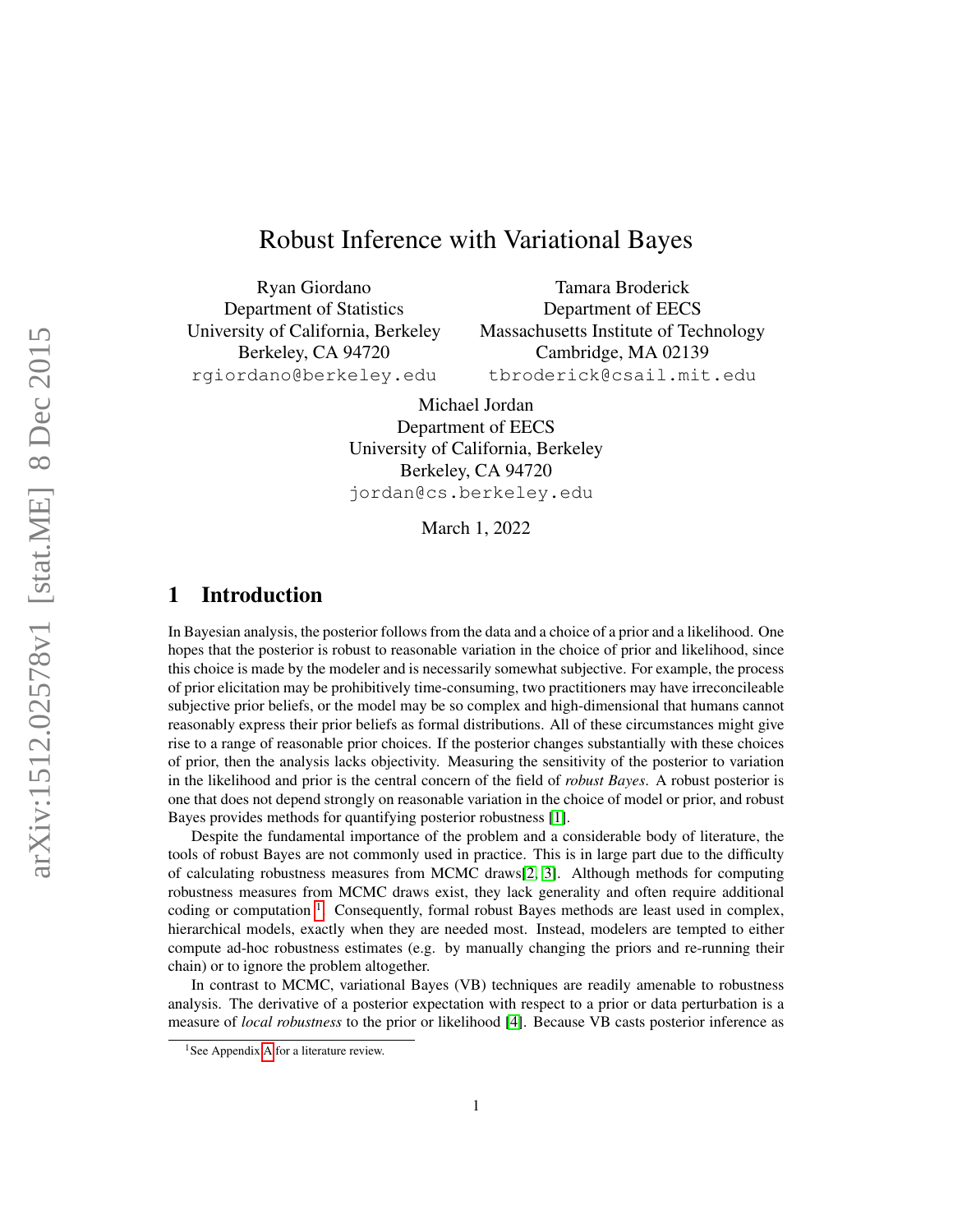an optimization problem, its methodology is built on the ability to calculate derivatives of posterior quantities with respect to model parameters, even in very complex models. Variational methods for posterior approximation are increasingly providing a scalable alternative to MCMC for posterior approximation, and this offers the opportunity to bring fast, easy-to-use robustness measures into common practice.

In the present work, we develop local prior robustness measures for *mean-field variational Bayes* (MFVB), a VB technique which imposes a particular factorization assumption on the variational posterior approximation. In past work [\[5\]](#page-4-4), we demonstrated that a MFVB analysis can be quickly and straightforwardly augmented to provide information about local perturbations of the posterior variational approximation using linear response methods from statistical physics. We show that this framework can be extended to provide fast, easy-to-use prior robustness measures for posterior inference and thereby bring robustness analysis into common Bayesian practice.

In the remainder of the present work, we start by outlining existing local prior measures of robustness in Section [2.](#page-1-0) We extend the linear response techniques of [\[5\]](#page-4-4) in Section [3.](#page-1-1) In Section [4](#page-2-0) we use these results to derive closed-form measures of the sensitivity of mean-field variational posterior approximation to prior specification. In Section [5](#page-3-0) we demonstrate our method on a meta-analysis of randomized controlled interventions in access to microcredit in developing countries.

#### <span id="page-1-0"></span>2 Robustness measures

Denote our N data points by  $x = (x_1, \dots, x_N)$  with  $x_n \in \mathbb{R}^D$ . Denote our parameter by the vector  $\theta \in \mathbb{R}^K$ . We denote the prior parameters by  $\alpha$ , where either  $\alpha \in \mathbb{R}^M$  or  $\alpha$  may be function-valued. Let  $p_x^{\alpha}$  denote the posterior distribution of  $\theta$ , as given by Bayes' Theorem:

$$
p_x^{\alpha}(\theta) := p(\theta|x,\alpha) = \frac{p(x|\theta) p(\theta|\alpha)}{p(x)}
$$

A typical end product of a Bayesian analysis might be a posterior expectation of some function  $g(\theta)$  (e.g., a mean or variance):  $\mathbb{E}_{p_x^{\alpha}}[g(\theta)]$ , which is a functional of g. We suppose that we have determined that the prior parameter  $\alpha$  belongs to some set  $\mathcal{A}$ , perhaps after expert prior elicitation. Finding the extrema of  $\mathbb{E}_{p_x^{\alpha}}[g(\theta)]$  as  $\alpha$  ranges over all of  $\mathcal A$  is intractable or difficult except in special cases [\[6\]](#page-4-5). An alternative is to examine how much  $\mathbb{E}_{p_x^{\alpha}}[g(\theta)]$  changes locally in response to small perturbations in the value of  $\alpha$ :

<span id="page-1-2"></span>
$$
\left. \frac{d\mathbb{E}_{p_x^{\alpha}}\left[g\left(\theta\right)\right]}{d\alpha} \right|_{\alpha} \Delta \alpha \tag{1}
$$

.

That is, we consider *local robustness* [\[4\]](#page-4-3) properties in lieu of global ones. When  $\alpha$  is function-valued, we take Eq. [\(1\)](#page-1-2) to be a Gateaux derivative. By calculating Eq. (1) for all  $\Delta \alpha \in \mathcal{A} - \alpha$ , we can estimate the robustness of  $\mathbb{E}_{p_x^{\alpha}}[g(\theta)]$  in a small neighborhood of  $\alpha$ .

#### <span id="page-1-1"></span>3 Linear response variational Bayes and extensions

We next review and extend linear response perturbations to a mean-field variational Bayes posterior approximation [\[5\]](#page-4-4) in order to quickly and easily evaluate Eq. [\(1\)](#page-1-2). Let  $q_x^{\alpha}$  denote the variational approximation to posterior  $p_x^{\alpha}$ . Recall that  $q_x^{\alpha}$  is an approximate distribution selected to minimize the Kullback-Liebler divergence between  $p_x^{\alpha}$  and q across distributions q in some class Q. We consider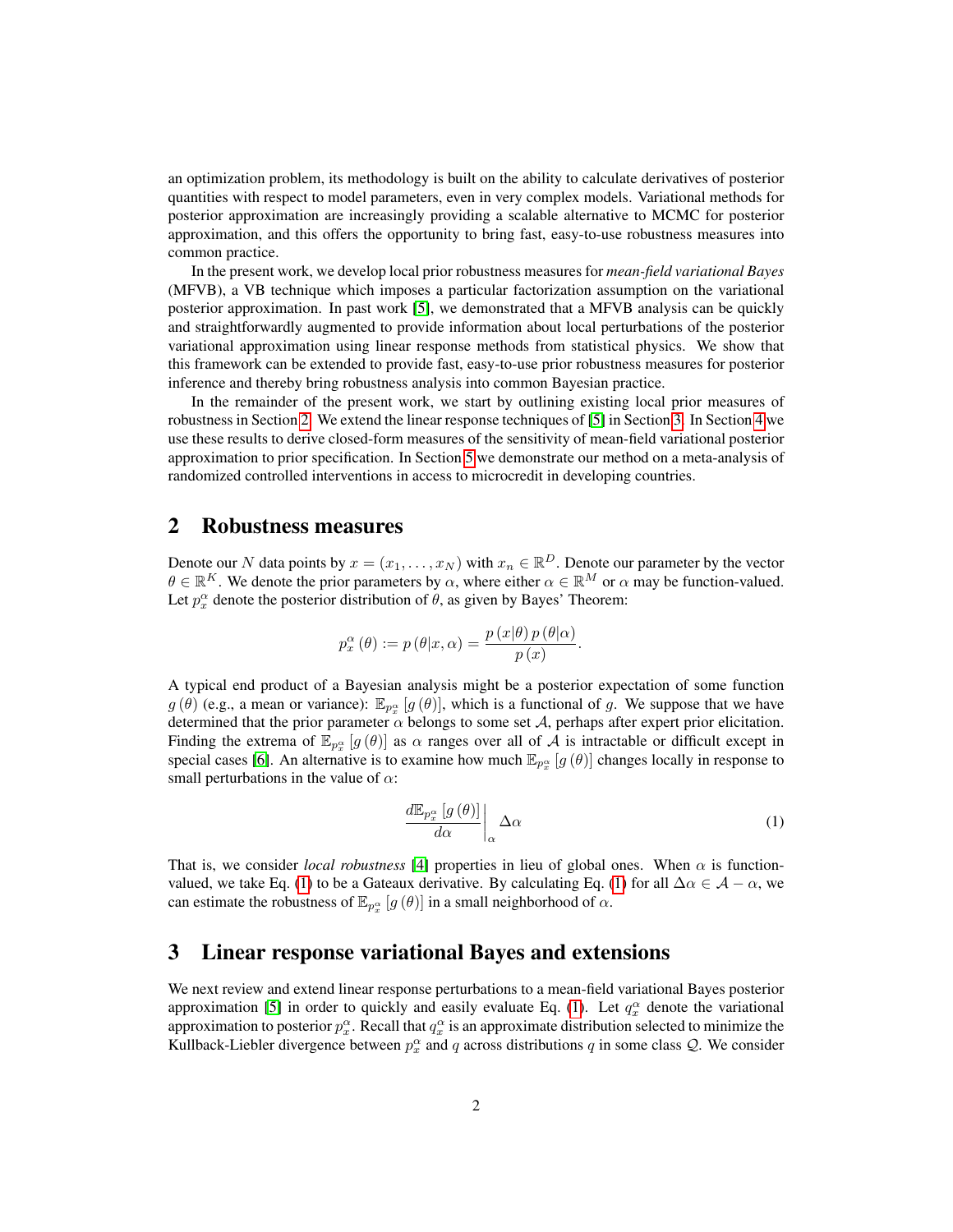the case where the variational family,  $Q$ , is a class of products of exponential family distributions [\[7\]](#page-4-6):

<span id="page-2-1"></span>
$$
q_x^{\alpha} := \operatorname{argmin}_{q \in \mathcal{Q}} \{ S - L \} \quad \text{for} \quad \mathcal{Q} = \left\{ q : q(\theta) = \prod_{k=1}^{K} q(\theta_k); \quad \forall k, q(\theta_k) \propto \exp(\eta_k^T \theta_k) \right\}
$$
  

$$
L := \mathbb{E}_q \left[ \log p(x|\theta) \right] + \mathbb{E}_q \left[ \log p(\theta|\alpha) \right], \quad S := \mathbb{E}_q \left[ \log q(\theta) \right]
$$
 (2)

We assume that  $q_x^{\alpha}$ , the solution to Eq. [\(2\)](#page-2-1), has interior exponential family parameter  $\eta_k$ . In this case,  $q_x^{\alpha}$  can be completely characterized by its mean parameters,  $m := \mathbb{E}_{q_x^{\alpha}}[\theta]$  [\[8\]](#page-4-7). One can perturb the objective in Eq. [\(2\)](#page-2-1) in the direction of a function f of the mean parameter m by some amount t, where  $t$  is a vector with length equal to the output of  $f$ :

$$
q_t := \operatorname{argmin}_{q \in \mathcal{Q}} \left\{ S - L + f(m)^T t \right\} \tag{3}
$$

[\[5\]](#page-4-4) showed that when  $f(m) = m$ , we can calculate the local change in the mean of  $q_t$  as t varies:

<span id="page-2-2"></span>
$$
\left. \frac{d\mathbb{E}_{q_t}[\theta]}{dt^T} \right|_{t=0} = \left( I - V H \right)^{-1} V =: \hat{\Sigma}, \quad \text{where } V := \text{Cov}_{q_x^{\alpha}}(\theta) \text{ and } H := \frac{\partial^2 L}{\partial m \partial m^T}.
$$
 (4)

As shown in Appendix [B,](#page-6-1) if  $f(m)$  and  $h(m)$  are both smooth functions of m, then

<span id="page-2-3"></span>
$$
\frac{dh(m_t)}{dt} = \nabla h^T \hat{\Sigma} \nabla f \tag{5}
$$

Eq. [\(4\)](#page-2-2) is the special case of Eq. [\(5\)](#page-2-3) where  $h(m) = f(m) = m$ . In [\[5\]](#page-4-4), the goal was to calculate a posterior covariance estimate  $\Sigma$ . Here, our goal is to calculate a measure of robustness to changes in  $\alpha$ . Let  $\alpha_t = \alpha + \Delta \alpha t$  be the value of  $\alpha$  perturbed in direction  $\Delta \alpha$  by an infinitesimal scalar amount t.  $\Delta \alpha$  may be vector- or function-valued. Note that  $\mathbb{E}_q [\log(p(\theta|\alpha))]$  from Eq. [\(2\)](#page-2-1) is a function of  $m$ , since it is an expectation with respect to q, which is completely parameterized by  $m$ . Assuming that  $p(\theta|\alpha)$  is a smooth function of  $\alpha$ , a Taylor expansion in  $\Delta \alpha t$  gives

<span id="page-2-4"></span>
$$
\mathbb{E}_{q} \left[ \log(p(\theta|\alpha_{t})) \right] = \mathbb{E}_{q} \left[ \log(p(\theta|\alpha)) \right] + \frac{d}{d\alpha^{T}} \mathbb{E}_{q} \left[ \log(p(\theta|\alpha)) \right] \Delta \alpha t + O(t^{2}) \Rightarrow
$$

$$
f(m) := \frac{d}{d\alpha^{T}} \mathbb{E}_{q} \left[ \log(p(\theta|\alpha)) \right] \Delta \alpha \quad \text{and} \quad h(m) := \mathbb{E}_{q_{x}^{\alpha}} \left[ g(\theta) \right] \tag{6}
$$

With  $f(m)$  and  $h(m)$  defined as in Eq. [\(6\)](#page-2-4), Eq. [\(5\)](#page-2-3) gives us the robustness measure Eq. [\(1\)](#page-1-2). As in LRVB, these derivatives are in fact the exact robustness of the variational posterior expectations to prior perturbation. The extent to which it represents the true prior sensitivity depends on the extent to which the MFVB means are good estimates of the true posterior means.

#### <span id="page-2-0"></span>4 Robustness measures from LRVB

We now turn to calculating  $f(m)$  from Eq. [\(6\)](#page-2-4) for some common cases. For simplicity, we will take  $g(\theta) = \theta$ . First, consider a prior in the exponential family with sufficient statistics  $\pi(\theta)$ .

<span id="page-2-5"></span>
$$
\log p(\theta|\alpha) = \alpha^T \pi(\theta) \Rightarrow f(m) = \mathbb{E}_{q_x^{\alpha}} [\pi(\theta)] \Delta \alpha \tag{7}
$$

Here,  $\pi(\theta)$  is a vector of the same length as  $\alpha$ . Note that  $f(m)$  may be known exactly or estimated using Monte Carlo simulation. The simplest case is when the priors are conditionally conjugate for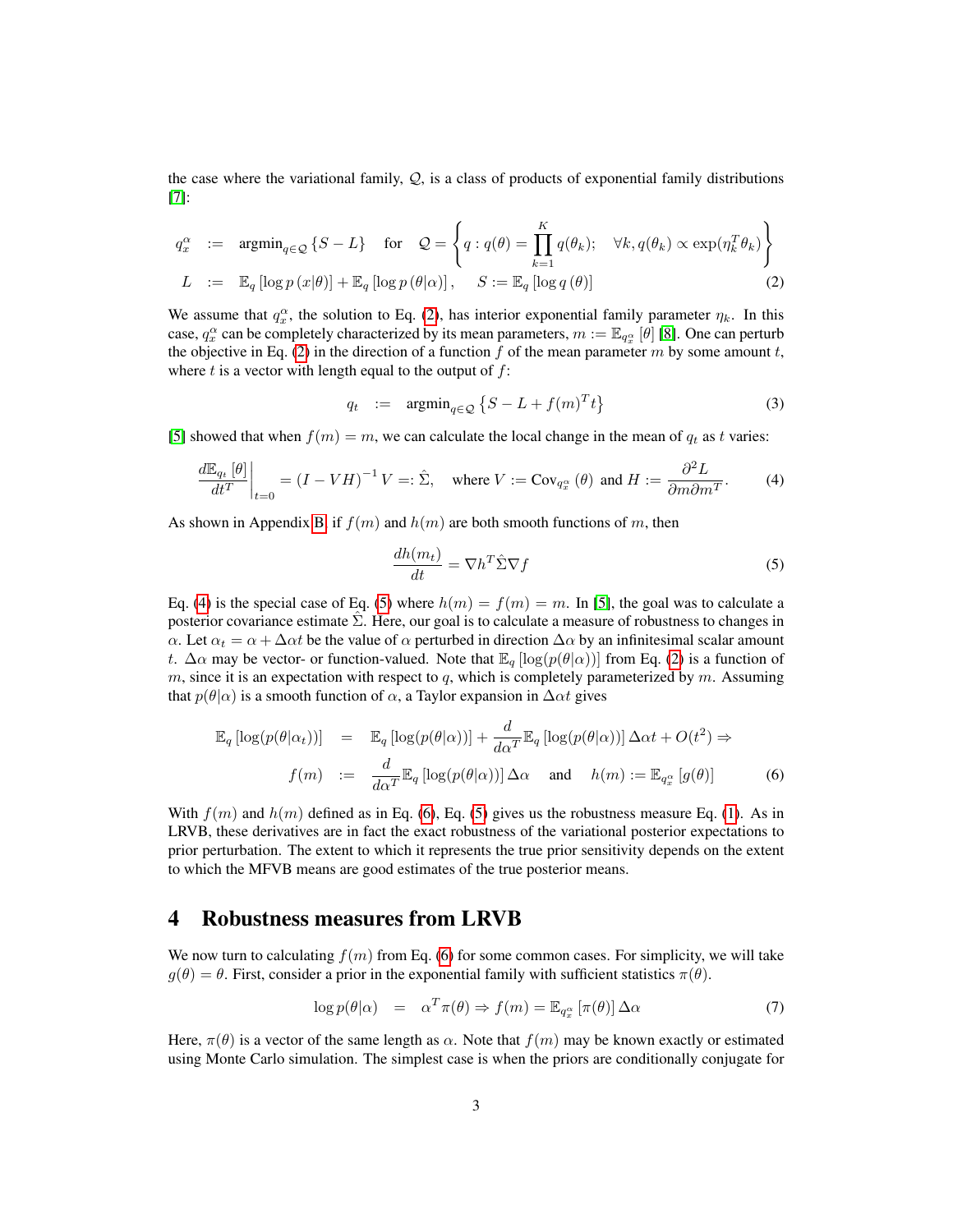$p(x|\theta)$ . In that case,  $\pi(\theta) = \theta$ , and  $\frac{d\mathbb{E}_{q_x^{\alpha}}[\theta_i]}{d\alpha}$  $\frac{d q_x^{\alpha} |\theta_i|}{d \alpha_j} = \hat{\Sigma}_{ij}$ . A more complex non-conjugate example is the LKJ prior on a covariance matrix, which we explore in Section [5.](#page-3-0)

Next, we consider changing the functional form of  $p(\theta|\alpha)$ , taking  $\Delta\alpha$  to be function-valued. We will focus on perturbations to the prior marginals, since local robustness properties of functional neighborhoods of the full posterior have bad asymptotic properties [\[9\]](#page-4-8). Let  $\theta_i$  be a subvector of  $\theta$ whose marginal we will perturb. We assume that both the prior and variational distribution factor across  $\theta_i$ :

$$
q_x^{\alpha}(\theta)=q(\theta_i)q(\theta_{-i})\quad \text{ and }\quad p(\theta|\alpha)=p(\theta_i|\alpha_i)p(\theta_{-i}|\alpha_{-i})
$$

where  $-i$  denotes  $1, ..., K \setminus i$ . For simplicity of notation, assume without loss of generality that the *i* indices come first:  $\theta^T = (\theta_i^T, \theta_{-i}^T)$  (Both  $q_x^{\alpha}$  and the prior may factorize still further.)

In order to ensure that the perturbed prior is properly normalized, we will shift an infinitesimal amount of prior mass from the original  $p(\theta_i|\alpha)$  to a density  $p_c(\theta_i)$ :

<span id="page-3-4"></span>
$$
p(\theta_i|\alpha_i,\epsilon) = (1-\epsilon)p(\theta_i|\alpha_i) + \epsilon p_c(\theta_i)
$$
\n(8)

This is known as  $\epsilon$ -contamination, and its construction guarantees that the perturbed prior is properly normalized <sup>[2](#page-3-1)</sup>. By taking  $p_c(\theta_i) = \delta(\theta_i - \theta_{i0})$  to be a Dirac delta function at  $\theta_{i0}$ , Eq. [\(5\)](#page-2-3) and Eq. [\(6\)](#page-2-4) give (see Appendix [C\)](#page-8-0):

<span id="page-3-2"></span>
$$
\frac{d\mathbb{E}_q[\theta]}{d\epsilon} = \frac{q_x^{\alpha}(\theta_{i0})}{p(\theta_{i0}|\alpha)}(I - VH)^{-1} \begin{pmatrix} \theta_{i0} - m_i \\ 0 \end{pmatrix}
$$
\n(9)

This is known as an "influence function" [\[4\]](#page-4-3). Note that  $p(\theta_{i0}|\alpha)$  is known *a priori*, and that  $q_x^{\alpha}(\theta_{i0})$ is a function of the moment parameters m, since m entirely specifies  $q_x^{\alpha}$ . Viewed as a function of  $\theta_0$ , Eq.  $(9)$  characterizes how much each moment parameter, m, is affected by adding an infinitesimal amount of prior mass at  $\theta_{i0}$ . By the linearity of the derivative, one can use weighted combinations of delta functions and Eq. [\(9\)](#page-3-2) to estimate the sensitivity to any prior function  $3$ .

## <span id="page-3-0"></span>5 Experiments

We applied the methods above to a hierarchical model of microcredit interventions in development economics [\[11\]](#page-4-9). One output of the model is  $\mu$  and  $\tau$ , top level parameters in a hierarchical model that measure average site profitability and the effectiveness of microcredit interventions, respectively. Here, we present the sensitivity of these parameters to  $\Lambda$ , the information matrix of a normal prior on  $(\mu, \tau)$ , and  $\eta$ , the concentration parameter in a non-conjugate LKJ prior [\[12\]](#page-4-10) on the covariance of  $(\mu, \tau)$ . The left panel of Fig. [\(1\)](#page-4-11) shows the estimates from Eq. [\(7\)](#page-2-5) normalized by the posterior standard deviation. The results are robust to  $\eta$  but extremely non-robust to  $\Lambda$ . The second panel compares the prediction of Eq. [\(7\)](#page-2-5) to the actual change in MCMC means to a small change in  $\Lambda_{11}$ . The results match closely. The third panel shows Eq. [\(9\)](#page-3-2), the influence function of the prior for  $(\mu, \tau)$  on  $\tau$ . The "X" is the posterior mean. Adding prior mass on only one side of the mean would be highly influential, though it is hard to imagine such a prior representing an *a priori* belief.

<span id="page-3-1"></span> $e^2 \epsilon$ -contamination is principally adopted for analytic convenience, though it is an expressive class of perturbations [\[9\]](#page-4-8). For more exotic perturbation classes, which we do not consider here, see[\[10\]](#page-4-12).

<span id="page-3-3"></span><sup>&</sup>lt;sup>3</sup>A closed form for  $p_c(\theta_i)$  other than weighted combinations of Dirac delta functions is given in Appendix [C.2.](#page-8-1) The influence function is closely related to the worst-case prior perturbation within a metric ball in the space of prior functions [\[9\]](#page-4-8). We show in Appendix [C.3](#page-9-0) that LRVB also gives a closed form for this worst-case perturbation. Appendix [C.4](#page-10-0) provides some intuition by comparing the LRVB results to the corresponding formulas for exact inference.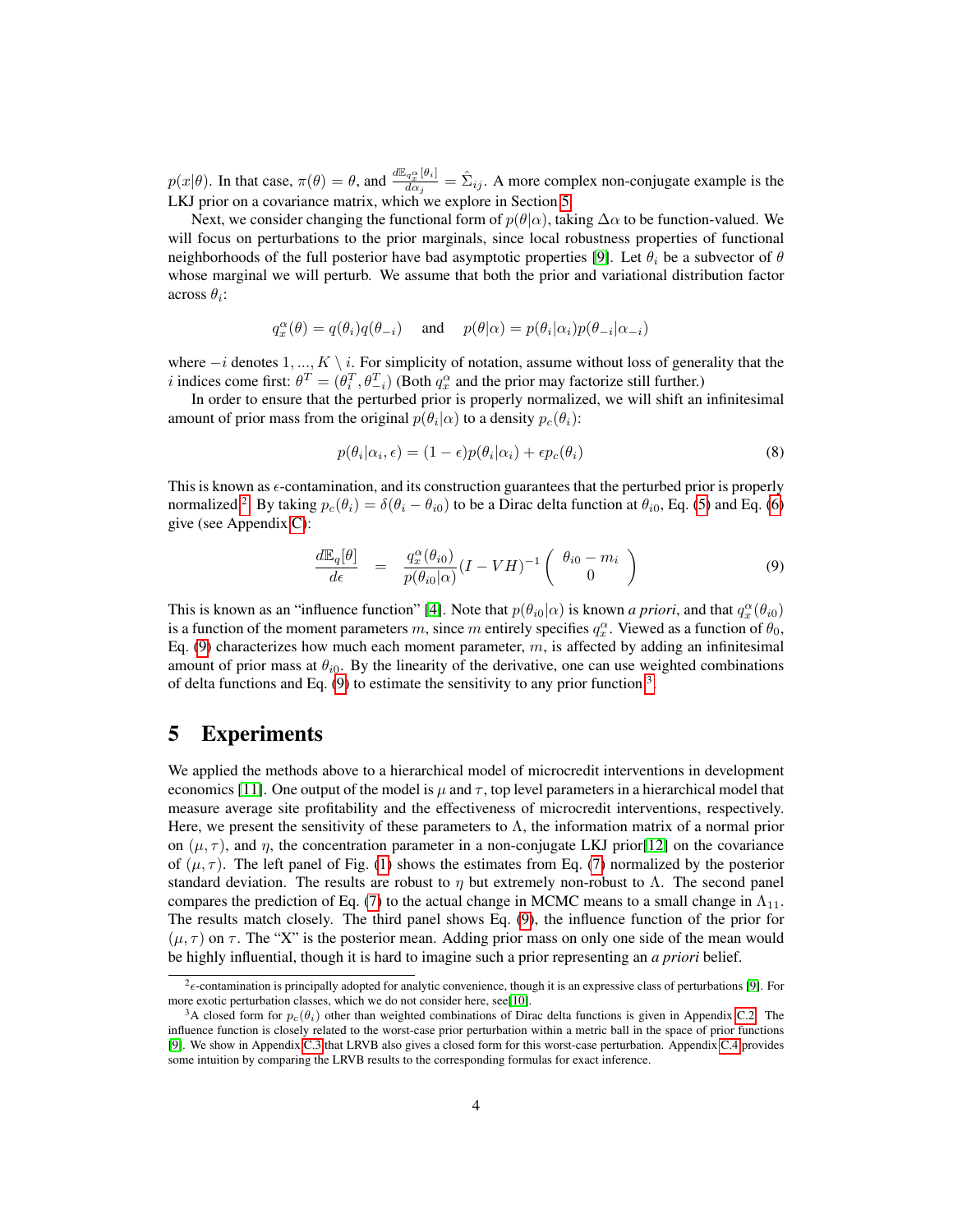We formed the LRVB estimates using JuMP[\[13\]](#page-5-0) and used STAN[\[14\]](#page-5-1) to generate MCMC samples. The VB and MCMC results are nearly identical, indicating that the assumptions necessary for LRVB hold. Generating one set of MCMC draws took 15 minutes, and the LRVB estimates, including calculating all the reported sensitivity measures, took 45 seconds. For more details, see Appendix [D.](#page-10-1)

<span id="page-4-11"></span>

Figure 1: Effectiveness of robustness measures in the microcredit model

## **References**

- <span id="page-4-0"></span>[1] David R´ıos Insua and Fabrizio Ruggeri. *Robust Bayesian Analysis*, volume 152. Springer Science & Business Media, 2012.
- <span id="page-4-1"></span>[2] James O. Berger, David Ríos Insua, and Fabrizio Ruggeri. Robust bayesian analysis. In David Ríos Insua and Fabrizio Ruggeri, editors, *Robust Bayesian Analysis*, volume 152. Springer Science & Business Media, 2012.
- <span id="page-4-2"></span>[3] Małgorzata Roos, Thiago G Martins, Leonhard Held, Håvard Rue, et al. Sensitivity analysis for bayesian hierarchical models. *Bayesian Analysis*, 10(2):321–349, 2015.
- <span id="page-4-3"></span>[4] Paul Gustafson. Local robustness in bayesian analysis. In David Ríos Insua and Fabrizio Ruggeri, editors, *Robust Bayesian Analysis*, volume 152. Springer Science & Business Media, 2012.
- <span id="page-4-4"></span>[5] Ryan Giordano, Tamara Broderick, and Michael Jordan. Linear response methods for accurate covariance estimates from mean field variational bayes. *arXiv preprint arXiv:1506.04088*, 2015.
- <span id="page-4-5"></span>[6] Elias Moreno. Global bayesian robustness for some classes of prior distributions. In David Ríos Insua and Fabrizio Ruggeri, editors, *Robust Bayesian Analysis*, volume 152. Springer Science & Business Media, 2012.
- <span id="page-4-6"></span>[7] C. M. Bishop. *Pattern Recognition and Machine Learning*. Springer, New York, 2006. Chapter 10.
- <span id="page-4-7"></span>[8] M. J. Wainwright and M. I. Jordan. Graphical models, exponential families, and variational inference. *Foundations and Trends® in Machine Learning*, 1(1-2):1–305, 2008.
- <span id="page-4-8"></span>[9] Paul Gustafson et al. Local sensitivity of posterior expectations. *The Annals of Statistics*, 24(1):174–195, 1996.
- <span id="page-4-12"></span>[10] H. Zhu, J. G. Ibrahim, and N. Tang. Bayesian influence analysis: a geometric approach. *Biometrika*, 98(2):307–323, 2011.
- <span id="page-4-9"></span>[11] Rachael Meager. Understanding the impact of microcredit expansions: A bayesian hierarchical analysis of 7 randomised experiments. *arXiv preprint arXiv:1506.06669*, 2015.
- <span id="page-4-10"></span>[12] Daniel Lewandowski, Dorota Kurowicka, and Harry Joe. Generating random correlation matrices based on vines and extended onion method. *Journal of multivariate analysis*, 100(9):1989–2001, 2009.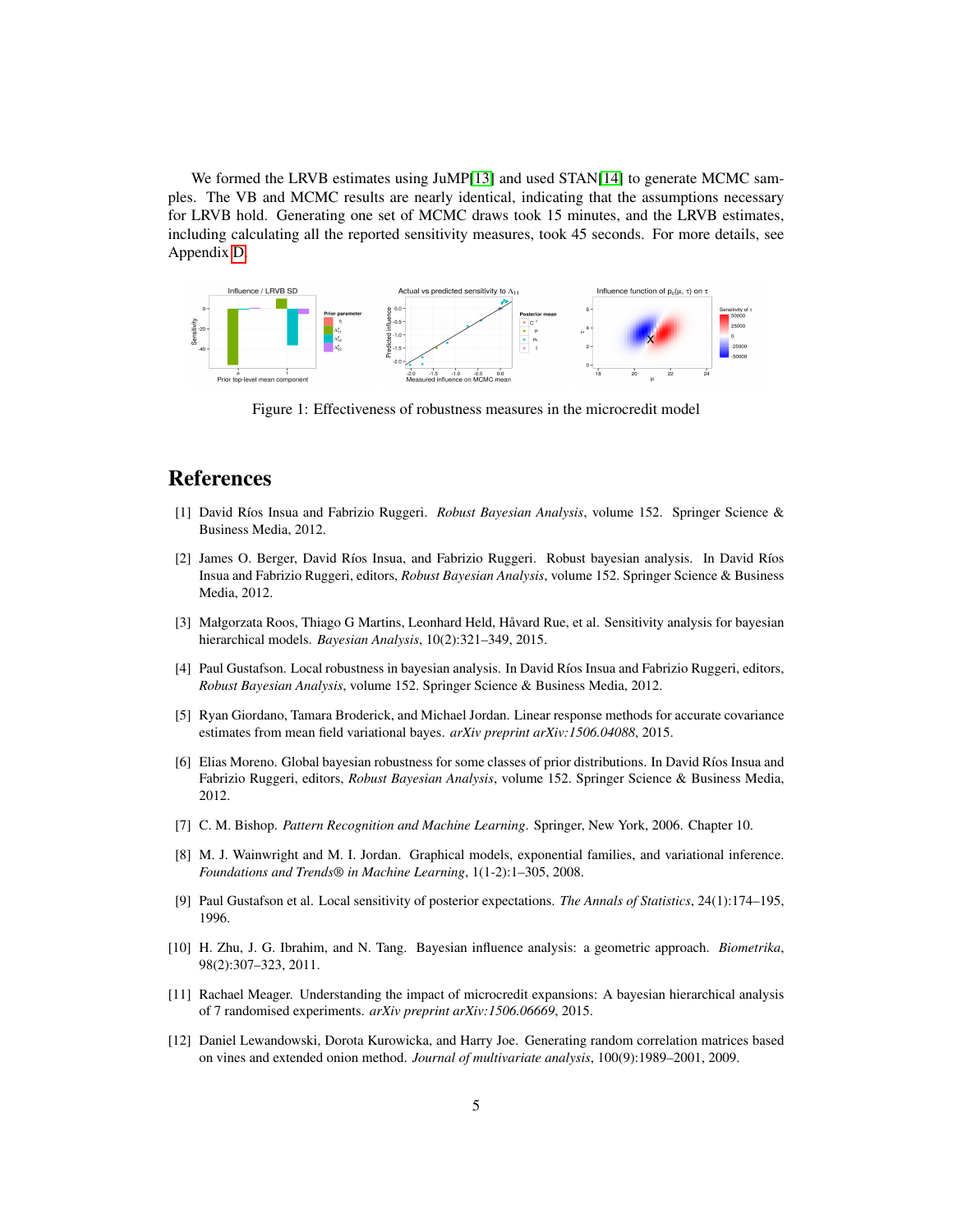- <span id="page-5-0"></span>[13] M. Lubin and I. Dunning. Computing in operations research using Julia. *INFORMS Journal on Computing*, 27(2):238–248, 2015.
- <span id="page-5-1"></span>[14] *Stan Modeling Language Users Guide and Reference Manual, Version 2.8.0*, 2015.
- <span id="page-5-2"></span>[15] Paul Gustafson. Local sensitivity of inferences to prior marginals. *Journal of the American Statistical Association*, 91(434):774–781, 1996.
- <span id="page-5-3"></span>[16] CJ Pérez, J Martín, and MJ Rufo. Mcmc-based local parametric sensitivity estimations. *Computational Statistics & Data Analysis*, 51(2):823–835, 2006.
- <span id="page-5-4"></span>[17] CJ Pérez, J Martín, and MJ Rufo. Sensitivity estimations for bayesian inference models solved by mcmc methods. *Reliability Engineering & System Safety*, 91(10):1310–1314, 2006.
- <span id="page-5-5"></span>[18] Robbert E Kass, Luke Tierney, and Joseph B Kadane. Approximate methods for assessing influence and sensitivity in bayesian analysis. *Biometrika*, 76(4):663–674, 1989.
- <span id="page-5-6"></span>[19] Robert E McCulloch. Local model influence. *Journal of the American Statistical Association*, 84(406):473–478, 1989.
- <span id="page-5-7"></span>[20] Luke Bornn, Arnaud Doucet, and Raphael Gottardo. An efficient computational approach for prior sensitivity analysis and cross-validation. *Canadian Journal of Statistics*, 38(1):47–64, 2010.
- <span id="page-5-8"></span>[21] Donald B Rubin. Estimation in parallel randomized experiments. *Journal of Educational and Behavioral Statistics*, 6(4):377–401, 1981.
- <span id="page-5-9"></span>[22] John Barnard, Robert McCulloch, and Xiao-Li Meng. Modeling covariance matrices in terms of standard deviations and correlations, with application to shrinkage. *Statistica Sinica*, 10(4):1281–1312, 2000.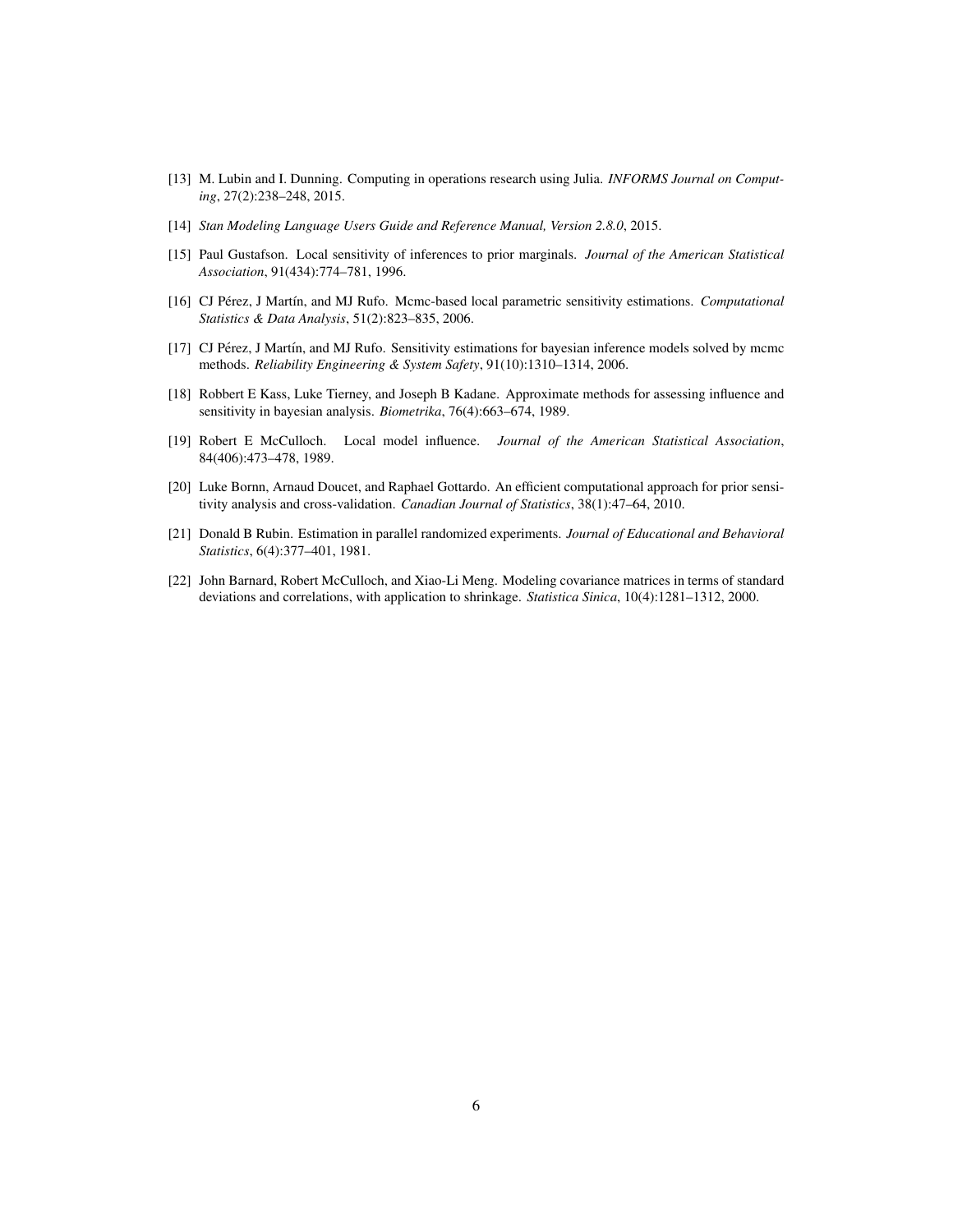# Appendices

## <span id="page-6-0"></span>A Robust Bayes with MCMC

There is an extensive literature on Robust Bayesian techniques, surveyed in [\[1\]](#page-4-0). We focus on local robustness techniques [\[4,](#page-4-3) [9,](#page-4-8) [15\]](#page-5-2). In the original papers, many authors focused on either theoretical results or models with special structure that rendered robustness measures tractable. Of MCMC, one of the founders of the field of Bayesian Robustness writes:

"The MCMC methodology was not directly compatible with many of the robust Bayesian techniques that had been developed, so that it was unclear how formal robust Bayesian analysis could be incorporated into the future 'Bayesian via MCMC' world. Paradoxically, MCMC has dramatically increased the need for consideration of Bayesian robustness, in that the modeling that is now routinely utilized in Bayesian analysis is of such complexity that inputs (such as priors) can be elicited only in a very casual fashion."[\[2\]](#page-4-1)

Another recent author adds:

"Surprisingly, despite considerable theoretical advances in formal sensitivity analysis, it is barely used in every-day practice... a formal robustness methodology which is feasible, fairly quick, operating with low extra computing effort and provided by default in a dedicated software, is strongly required." [\[3\]](#page-4-2)

A number of papers have proposed methods for performing robustness analyses using MCMC techniques. [\[15\]](#page-5-2), following many previous theoretical works [\[4\]](#page-4-3), exchanges the integral in a posterior expectation with the derivative with respect to prior perturbations, giving a robustness estimate that can be evaluated from MCMC samples. [\[16,](#page-5-3) [17\]](#page-5-4) extends this idea. These approaches exploit importance sampling and / or closed forms for derivatives or posterior densities, and care must be taken to control the variance of the MCMC estimates. The papers [\[18,](#page-5-5) [19\]](#page-5-6) make second-order approximations to the log posterior and employ numerical techniques to calculate robustness measures. [\[3\]](#page-4-2) uses a sophisticated methodology to choose a grid of prior points at which they numerically estimate the sensitivity using estimates of the posterior density. [\[20\]](#page-5-7) proposes a distinctive method based on particle filtering in which particle weights are re-adjusted to produce draws from a perturbed prior. The authors are unaware of any previous work applying robust Bayes techniques in the context of variational methods.

The advantage of using robust Bayes with LRVB over these MCMC-based techniques is simplicity and computational ease. Little extra code and no extra approximations or assumptions beyond that required for LRVB are required to compute the robustness measures below. LRVB robustness measures are the exact sensitivity of the variational solution to changes in the prior, and they will be accurate to the extent that the variational approximation to the posterior mean of interest is accurate [\[5\]](#page-4-4).

## <span id="page-6-1"></span>B LRVB covariance of functions

Let us consider LRVB estimates of the covariances of functions of natural parameters rather than the natural parameters themselves. Suppose we have a function  $\phi(\eta)$ , and a variational solution  $q(m)$ where  $m = \mathbb{E}_q[\eta]$ . Since q is fully parameterized by m, we can write

$$
\mathbb{E}_{q}\left[\phi\left(\eta\right)\right] = f\left(m\right)
$$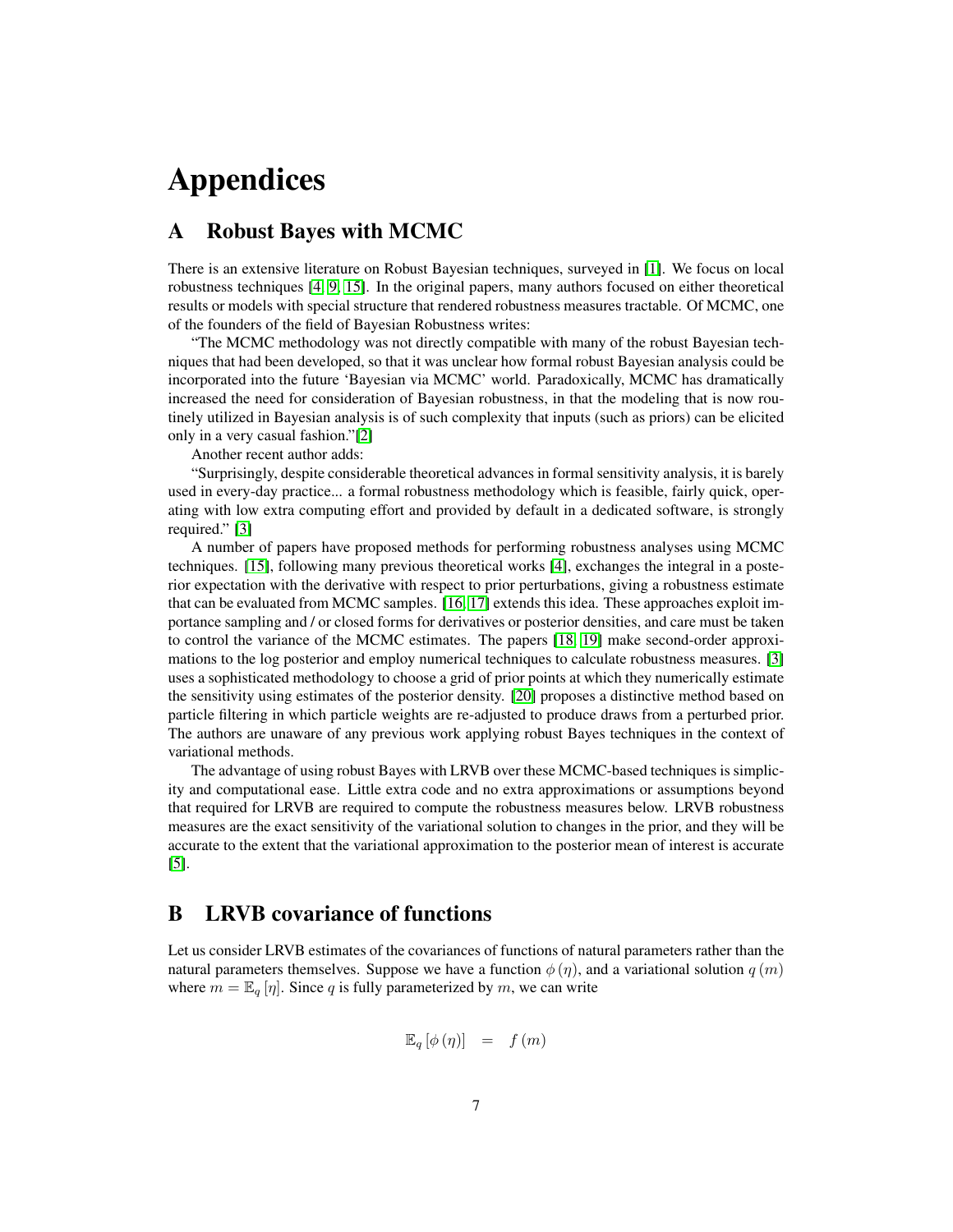for some continuous  $f(m)$ . We can consider a perturbed log likelihood that also includes  $f(m)$ :

$$
\log p_t = \log p + t_0^T m + t_f f(m) := \log p + t^T m_f
$$
  
\n
$$
t := \begin{pmatrix} t_0 \\ t_f \end{pmatrix}
$$
  
\n
$$
m_f := \begin{pmatrix} m \\ f(m) \end{pmatrix}
$$

As in [\[5\]](#page-4-4), we use the fixed point equations:

$$
E_t := E + t^T m_f
$$
  
\n
$$
\frac{dE_t}{dm} = 0 \Rightarrow
$$
  
\n
$$
\frac{dE}{dm} + (I \nabla f) \begin{pmatrix} t_0 \\ t_f \end{pmatrix} = 0
$$
  
\n
$$
M(m) := \frac{\partial E}{\partial m} + m
$$
  
\n
$$
M_t(m) := M(m) + (I \nabla f) \begin{pmatrix} t_0 \\ t_f \end{pmatrix}
$$
  
\n
$$
M_t(m^*) := m^* (\text{definition of } m^*)
$$
  
\n
$$
\frac{dm_t^*}{dt^T} = \frac{\partial M_t}{\partial m^T} \Big|_{m = m_t^*} \frac{dm_t^*}{dt^T} + \frac{\partial M_t}{\partial t^T}
$$
  
\n
$$
= \left(\frac{\partial M}{\partial m^T} \Big|_{m = m_t^*} + \frac{\partial}{\partial m^T} (I \nabla f) \begin{pmatrix} t_0 \\ t_f \end{pmatrix} \right) \frac{dm^*}{dt^T} + (I \nabla f)
$$

The term  $\frac{\partial}{\partial m^T} \left( I - \nabla f \right) \begin{pmatrix} t_0 \\ t_f \end{pmatrix}$  $t_f$ is awkward, but it disappears when we evaluate at  $t = 0$ , giving

$$
\frac{dm_t^*}{dt^T} = \left(\frac{\partial M}{\partial m^T}\bigg|_{m=m_t^*}\right) \frac{dm^*}{dt^T} + \left(I \nabla f\right)
$$
\n
$$
= \left(\frac{\partial^2 E}{\partial m \partial m^T} + I\right) \frac{dm^*}{dt^T} + \left(I \nabla f\right)
$$
\n
$$
\frac{dm^*}{dt^T} = -\left(\frac{\partial^2 E}{\partial m \partial m^T}\right)^{-1} \left(I \nabla f\right)
$$

Recalling that

$$
\frac{dm^*}{dt_0^T} \quad := \quad \hat{\Sigma}
$$

We can plug in to see that

$$
\frac{dm^*}{dt_f^T} = \hat{\Sigma}\nabla f
$$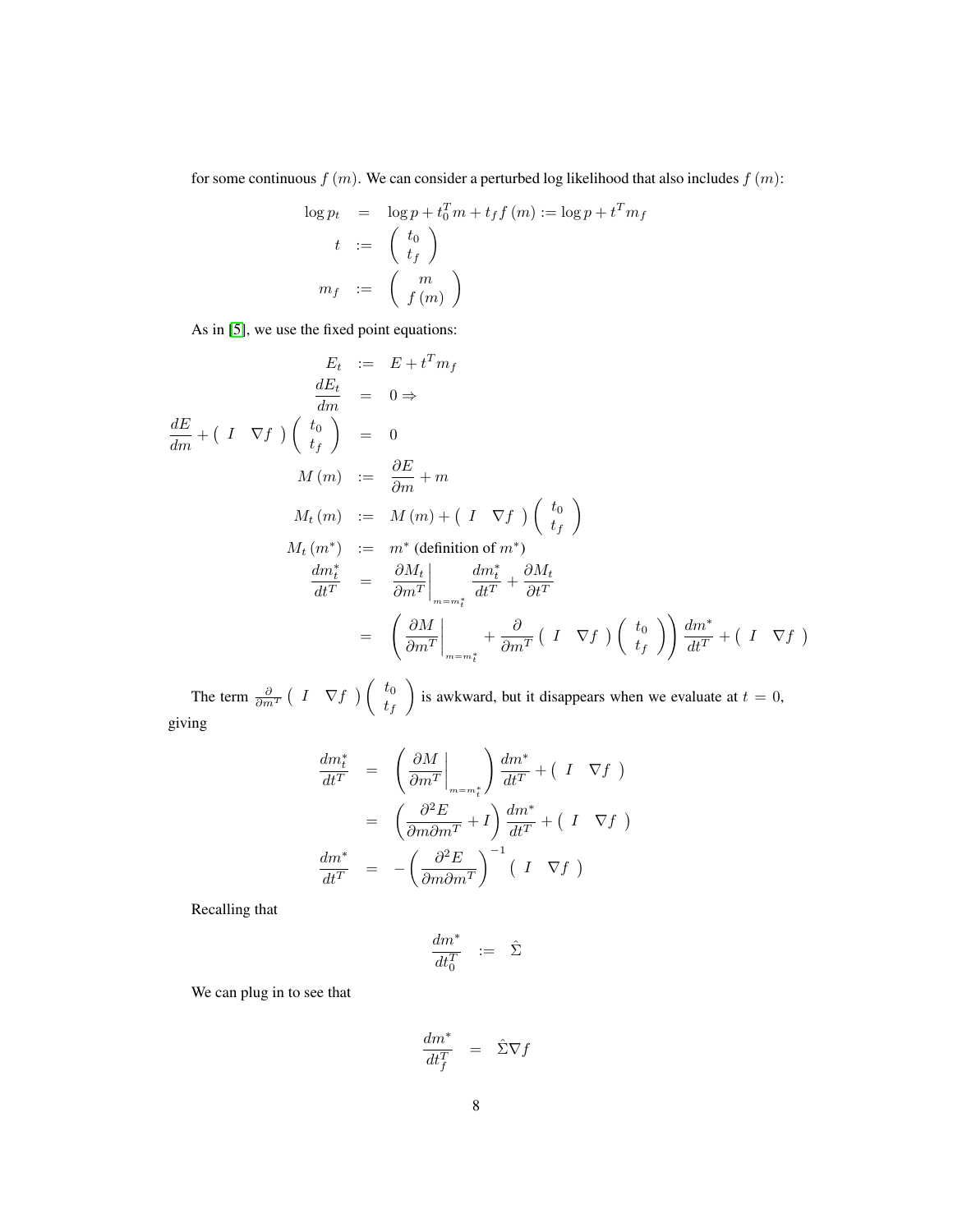This means that the covariance of the natural sufficient statistics with the function  $\phi(\eta)$  are determined by a linear combination of the LRVB covariance matrix.

A similar conclusion can be reached by considering the response of the expectation of a quantity other than a natural parameter to a generic perturbation. Consider perturbing the log likelihood by some function  $t_g g(m)$ . Then by the reasoning above,

$$
\frac{df\left( m\right) }{dt_{g}}\quad =\quad \frac{df}{dm^{T}}\frac{dm}{dt_{g}}=\nabla f^{T}\hat{\Sigma}\nabla g
$$

This is Eq. [\(5\)](#page-2-3), and represents the LRVB covariance between two quantities with variational expectation  $f(m)$  and  $g(m)$  respectively. As in the present, that covariance can also be interpreted as the sensitivity of  $g(m)$  to a perturbation of the objective by  $g(m)$ .

### <span id="page-8-0"></span>C Robustness Derivations

In this section, we derive results stated in Section [4.](#page-2-0) For generality, when possible we will derive results for the full vector  $\theta$  rather than the sub-vector  $\theta_i$  when the proof would be identical for the subvector under the assumption that  $q(\theta) = q(\theta_i)q(\theta_{-i}).$ 

#### C.1 Sensitivity to  $\epsilon$  – contamination

For a given  $p_c(\theta)$  in Eq. [\(8\)](#page-3-4), we can consider  $p(\theta|\alpha, \epsilon)$  to be a class of priors parameterized by  $(\alpha, \epsilon)$ , and take  $\epsilon = \Delta \alpha$  in Eq. [\(6\)](#page-2-4). We then need to calculate

$$
\frac{d}{d\epsilon} \mathbb{E}_q [\log p(\theta | \alpha, \epsilon)] \Big|_{\epsilon=0} = \mathbb{E}_q \left[ \frac{d}{d\epsilon} \log ((1 - \epsilon) p(\theta | \alpha) + \epsilon p_c(\theta)) \Big|_{\epsilon=0} \right]
$$

$$
= \mathbb{E}_q \left[ \frac{p_c(\theta)}{p(\theta | \alpha)} - 1 \right]
$$

Since the variational solution is unaffected by adding constants to the ELBO, we can take

<span id="page-8-2"></span>
$$
f(m) := \mathbb{E}_q \left[ \frac{p_c(\theta)}{p(\theta|\alpha)} \right] \tag{10}
$$

#### <span id="page-8-1"></span>C.2 Sensitivity to a function

We will calculate  $\nabla f(m)$  using Eq. [\(10\)](#page-8-2) for a general function  $p_c(\theta)$  and then use this result to derive Eq. [\(9\)](#page-3-2) as a special case. In this section, we rely on the fact that the variational distribution,  $q(\theta)$ , is in the exponential family.

The directional derivative for a perturbation  $p_c(\theta)$  is given by the Taylor expansion of  $\mathbb{E}_q\left[\frac{p_c(\theta)}{p(\theta|\alpha)}\right]$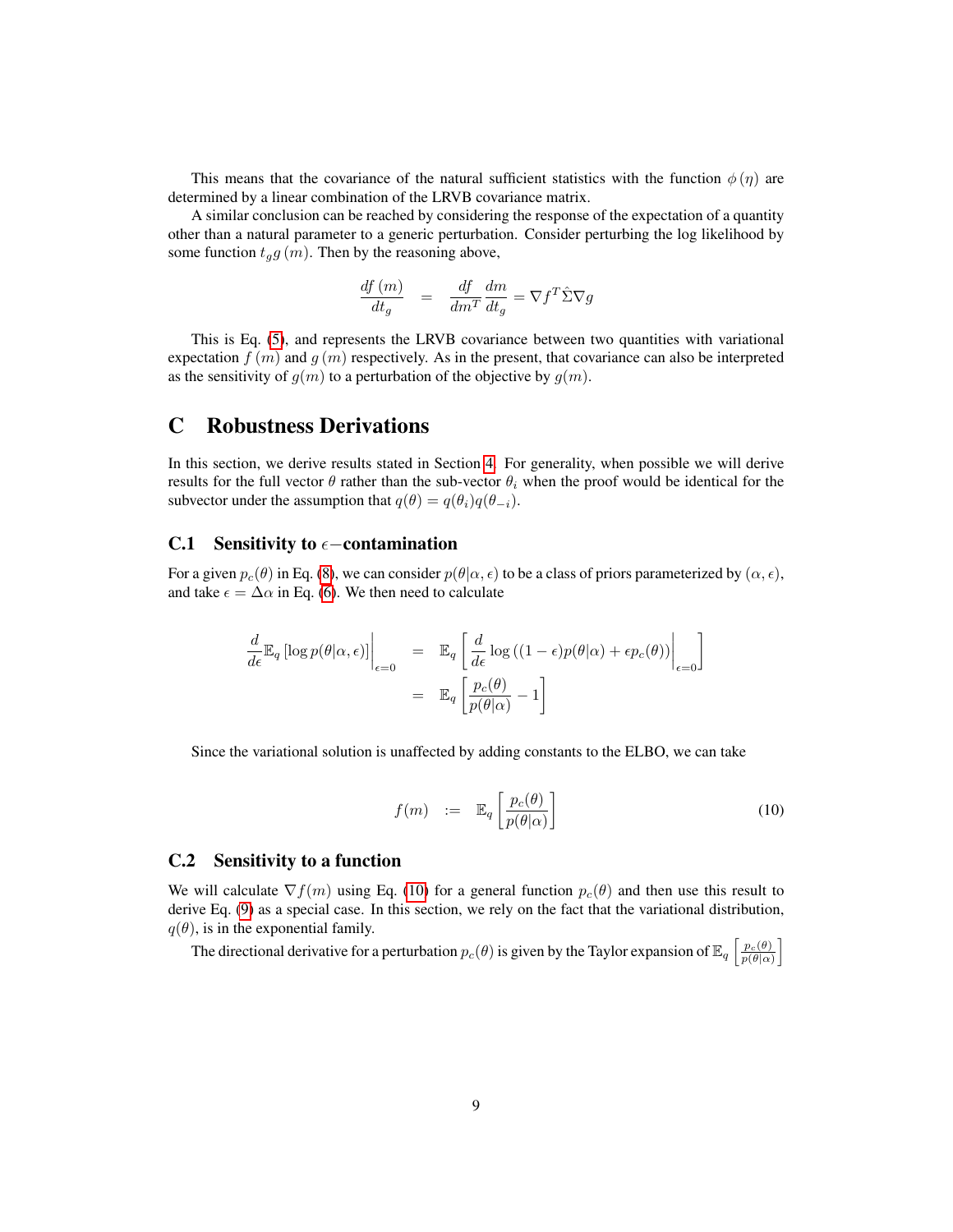in terms of the exponential family moment parameters:

<span id="page-9-1"></span>
$$
\frac{d}{dm}\mathbb{E}_q\left[\frac{p_c(\theta)}{p(\theta|\alpha)}\right] = V^{-1}\frac{d}{d\eta}\int \exp\left(\eta^T\theta - A(\theta)\right)\frac{p_c(\theta)}{p(\theta|\alpha)}d\theta
$$

$$
= V^{-1}\int q(\theta)(\theta - m)\frac{p_c(\theta)}{p(\theta|\alpha)}d\theta
$$

$$
= V^{-1}\mathbb{E}_q\left[(\theta - m)\frac{p_c(\theta)}{p(\theta|\alpha)}\right]
$$
(11)

Taking  $p_c(\theta) = \delta(\theta_i = \theta_{i0})$  to be a Dirac delta function gives Eq. [\(9\)](#page-3-2).

#### <span id="page-9-0"></span>C.3 Extremal derivative

The influence function is closely related to the worst-case prior perturbation in a metric ball around the original prior,  $p(\theta_i|\alpha_i)$ . We refer the reader to [\[9\]](#page-4-8) for the background. Given Eq. [\(11\)](#page-9-1), the proof for the variational case is essentially identical.

First, to match [\[9\]](#page-4-8), let  $p_c(\theta)$  be a signed measure and consider perturbations of the form

$$
p(\theta|\alpha,\epsilon) = p(\theta|\alpha) + \epsilon p_c(\theta)
$$

Because the variational solution is invariant to constants, the variational sensitivity to this perturbation is identical to that of  $\epsilon$  – contamination. Consequently, the sensitivity is given by Eq. [\(11\)](#page-9-1) and Eq. [\(5\)](#page-2-3):

$$
\frac{d\mathbb{E}_q [g(\theta)]}{dt} = \nabla h^T \hat{\Sigma} V^{-1} \mathbb{E}_q \left[ (\theta - m) \frac{p_c(\theta)}{p(\theta|\alpha)} \right]
$$
\n
$$
= \mathbb{E}_q \left[ \nabla h^T (I - VH)^{-1} (\theta - m) \frac{p_c(\theta)}{p(\theta|\alpha)} \right]
$$

Define

$$
a(\theta) = \nabla h^T (I - VH)^{-1} (\theta - m) \frac{q(\theta)}{p(\theta|\alpha)}
$$

As in [\[9\]](#page-4-8), for  $p \in [1, \infty]$  and  $\frac{1}{p} + \frac{1}{q} = 1$ , define the size of a perturbation as

$$
\left(\int \left|\frac{p_c(\theta)}{p(\theta|\alpha)}\right|^p d\Pi\right)^{\frac{1}{p}}\tag{12}
$$

...where  $\Pi$  is the measure on  $\theta$  induced by  $p(\theta|\alpha)$  and  $p \in [1,\infty]$ . Let  $(\cdot)^+$  denote the positive part and  $(\cdot)^-$  the negative part of the term in the parentheses.

$$
\mathbb{E}_{q} \left[ \left| R^{T} \left( I - V H \right)^{-1} \left( \theta - m \right) \frac{q \left( \theta \right)}{p \left( \theta | \alpha \right)} \right|^{+} \right] = \int \left| a \left( \theta \right)^{+} \frac{p_{c}(\theta)}{p \left( \theta | \alpha \right)} \right| d\Pi
$$
\n
$$
\leq \left( \int \left| a \left( \theta \right)^{+} \right|^{q} d\Pi \right)^{\frac{1}{q}} \left( \int \left| \frac{p_{c}(\theta)}{p \left( \theta | \alpha \right)} \right|^{p} d\Pi \right)^{\frac{1}{p}}
$$
\n
$$
= \left( \int \left| a \left( \theta \right)^{+} \right|^{q} d\Pi \right)^{\frac{1}{q}}
$$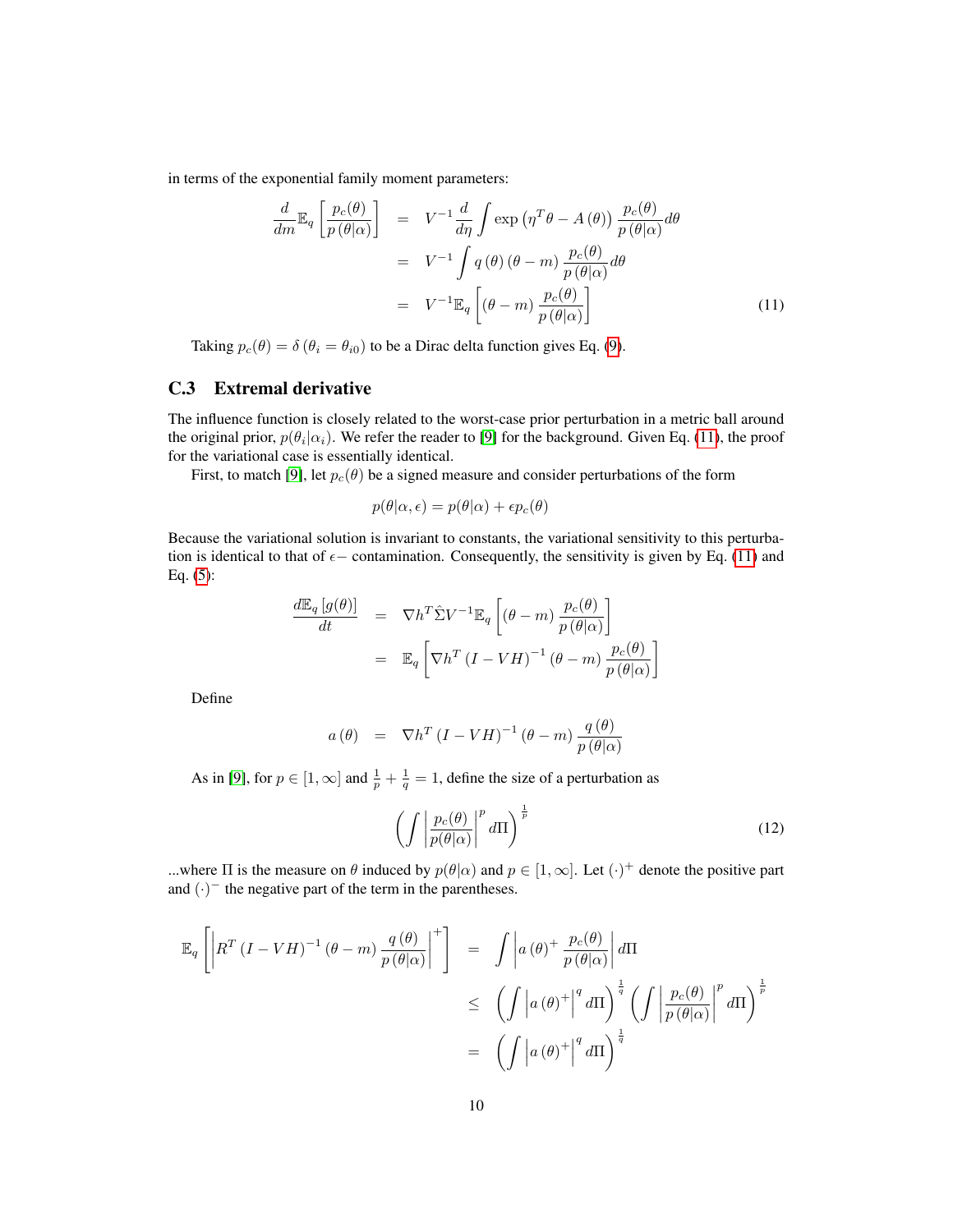Since we are taking  $p_c(\theta)$  such that  $\|\frac{p_c(\theta)}{p(\theta|\alpha)}$ ;  $\Pi\|_p = 1$ . This is maximized when

$$
\begin{array}{rcl}\n\left| a\left(\theta\right)^{+}\right|^{q} & \propto & \left| \frac{p_{c}(\theta)}{p\left(\theta|\alpha\right)}\right|^{p} \\
p_{c}(\theta) & = & \pi \left| \left(R^{T}\left(I-VH\right)^{-1}\left(\theta-m\right)\right)^{+}\frac{q\left(\theta\right)}{p\left(\theta|\alpha\right)}\right|^{q}\n\end{array}
$$

A similar analysis follows for  $a(\theta)^{-}$ , and it follows that the worst-case prior perturbation in a p−neighborhood of  $p(\theta|\alpha)$  is given by

<span id="page-10-2"></span>
$$
p_c(\theta) = p(\theta|\alpha) \max\left\{ |a(\theta)^+|^{\frac{1}{p-1}}, |a(\theta)^-|^{\frac{1}{p-1}} \right\}
$$
 (13)

#### <span id="page-10-0"></span>C.4 Comparison with Exact Results

Comparing Eq. [\(13\)](#page-10-2) with [\[9,](#page-4-8) Equation 6] lends some intuition. In our notation, the exact extremal perturbation is given by Eq. [\(14\)](#page-10-3) by the same expression as Eq. [\(13\)](#page-10-2) but with a different  $a(\theta)$ :

<span id="page-10-3"></span>
$$
a_p(\theta) = g(\theta) \left(\theta - \mathbb{E}_{p_x^{\alpha}}[\theta]\right) \frac{p(\theta|x)}{p(\theta|\alpha)}
$$
\n(14)

Here,  $q_x^{\alpha}$  plays the role of the marginal posterior  $p(\theta|x)$ , and  $\mathbb{E}_{q_x^{\alpha}}[g(\theta)]^T(I-VH)^{-1}$  plays the role of  $g(\theta)$ . Note that a principal difficulty of using Eq. [\(14\)](#page-10-3) is that Eq. (14) requires knowledge of ratio of the posterior density to the prior density, which is not automatically available from MCMC draws. The MFVB solution circumvents this difficulty by providing an explicit parametric approximation to the posterior density.

## <span id="page-10-1"></span>D Microcredit Model

We will reproduce a variant of the analysis performed in [\[11\]](#page-4-9), though with somewhat different prior choices. Randomized controlled trials were run in seven different sites to try to measure the effect of access to microcredit on various measures of business success. Each trial was found to lack power individually for various reasons, so there could be some benefit to pooling the results in a simple hierarchical model. For the purposes of demonstrating robust Bayes techniques with VB, we will focus on the simpler of the two models in [\[11\]](#page-4-9) and ignore covariate information.

We will index sites with  $k = 1, ..., K$  (here,  $K = 7$ ) and business within a site by  $i = 1, ..., N_k$ . In site  $k$  and business  $i$  we observe whether the business was randomly selected for increased access to microcredit, denoted  $T_{ik}$ , and the profit after intervention,  $y_{ik}$ . We follow [\[21\]](#page-5-8) and assume that each site has an idiosyncratic average profit,  $\mu_k$  and average improvement in profit,  $\tau_k$ , due to the intervention. Given  $\mu_k$ ,  $\tau_k$ , and  $T_{ik}$ , the observed profit is assumed to be generated according to

$$
y_{ik}|\mu_k, \tau_k, T_{ik}, \sigma_k \sim N(\mu_k + T_{ik}\tau_k, \sigma_k^2)
$$

The site effects,  $(\mu_k, \tau_k)$ , are assumed to come from an overall pool of effects and may be correlated: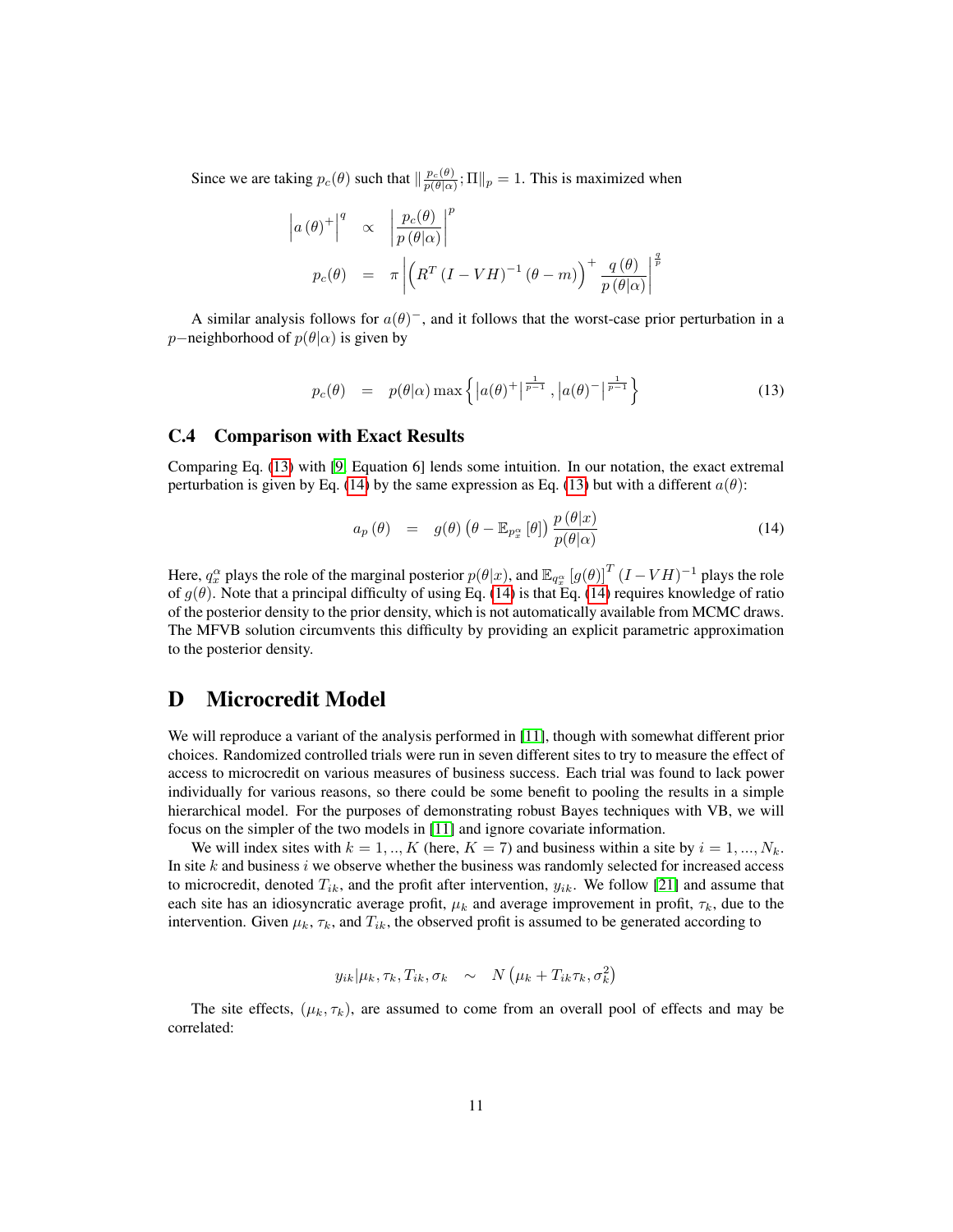$$
\begin{pmatrix}\n\mu_k \\
\tau_k\n\end{pmatrix}\n\sim N\left(\begin{pmatrix}\n\mu \\
\tau\n\end{pmatrix}, C\right)
$$
\n
$$
C := \begin{pmatrix}\n\sigma_\mu^2 & \sigma_{\mu\tau} \\
\sigma_{\mu\tau} & \sigma_\tau^2\n\end{pmatrix}
$$

The effects  $\mu$ ,  $\tau$ , and the covariance matrix V are unknown parameters that require priors. For  $(\mu, \tau)$  we simply use a bivariate normal prior. However, choosing an appropriate prior for a covariance matrix can be conceptually difficult [\[22\]](#page-5-9). Following the recommended practice of the software package STAN[\[14\]](#page-5-1), we derive a variational model to accommodate the non-conjugate LKJ prior [\[12\]](#page-4-10), allowing the user to model the covariance and marginal variances separately. Specifically, we use

$$
C =: SRS
$$
  
\n
$$
S = Diagonal matrix
$$
  
\n
$$
R = Covariance matrix
$$
  
\n
$$
S_{kk} = \sqrt{diag(C)_k}
$$

We can then put independent priors on the scale of the variances,  $S_{kk}$ , and on the covariance matrix,  $R$ . We model the inverse of  $C$  with a Wishart variational distribution, and use the following priors:

$$
q(C^{-1}) = \text{Wishart}(V_{\Lambda}, n)
$$
  
\n
$$
p(S) = \prod_{k=1}^{2} p(S_{kk})
$$
  
\n
$$
S_{kk}^{2} \sim \text{InverseGamma}(\alpha_{scale}, \beta_{scale})
$$
  
\n
$$
\log p(R) = (\eta - 1) \log |R| + C
$$

The necessary expectations have closed forms with the Wishart variational approximation, as derived in Appendix [E.](#page-13-0)

In addition, we put a normal prior on  $(\mu, \tau)^T$  and an inverse gamma prior on  $\sigma_k^2$ .

$$
\begin{pmatrix}\n\mu \\
\tau\n\end{pmatrix}\n\sim N\left(\begin{pmatrix}\n0 \\
0\n\end{pmatrix}, \Lambda^{-1}\right)
$$
\n
$$
\sigma_k^2 \sim \text{InverseGamma}(\alpha_\tau, \beta_\tau)
$$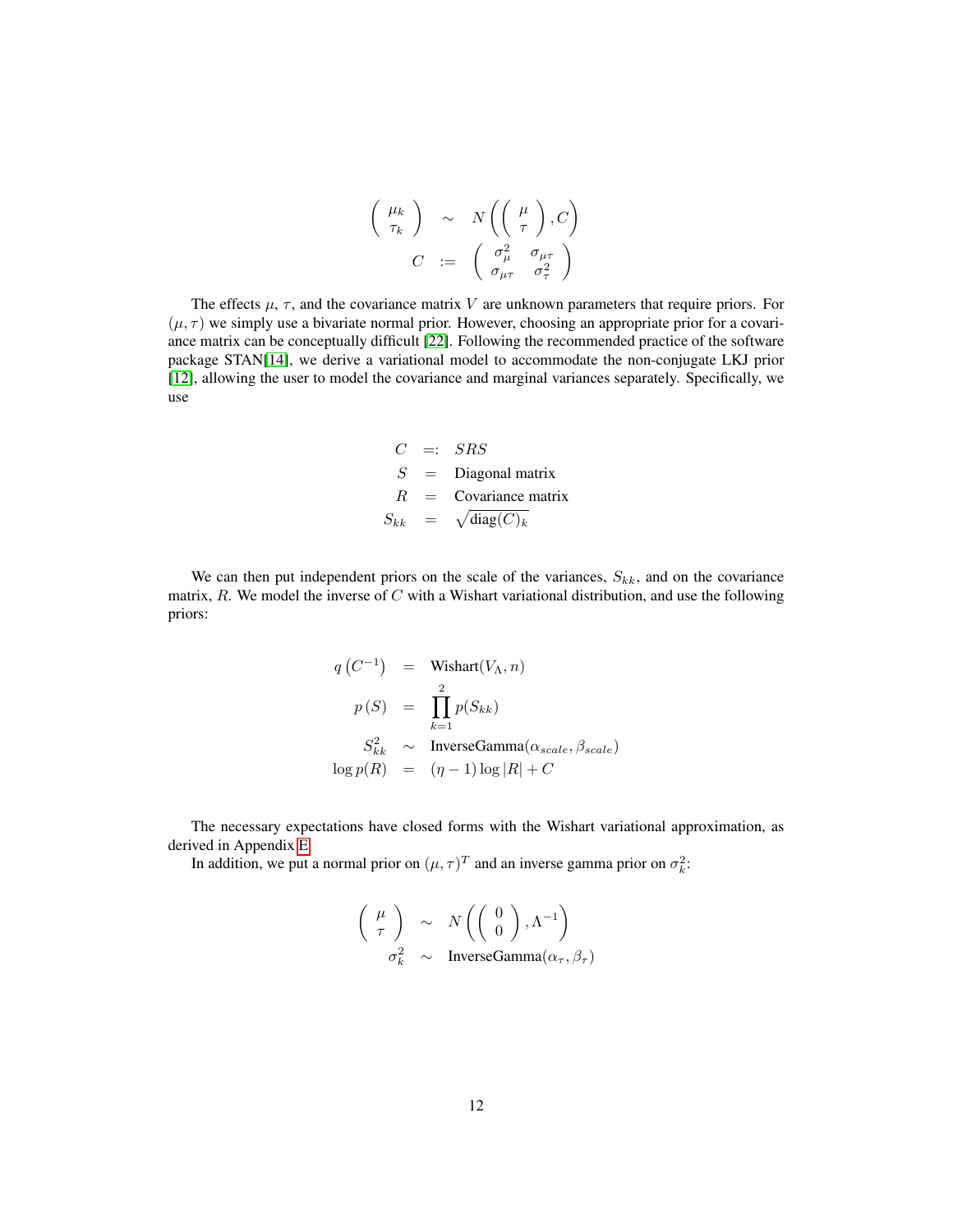The prior parameters used were:

$$
\Lambda = \begin{pmatrix} 0.02 & 0 \\ 0 & 0.02 \end{pmatrix}
$$
  
\n
$$
\eta = 15.01
$$
  
\n
$$
\sigma_k^{-2} \sim \text{InverseGamma}(2.01, 2.01)
$$
  
\n
$$
\alpha_{scale} = 20.01
$$
  
\n
$$
\beta_{scale} = 20.01
$$
  
\n
$$
\alpha_{\tau} = 2.01
$$
  
\n
$$
\beta_{\tau} = 2.01
$$

#### D.1 Results

First, note that the the MCMC results match the VB means very closely, indicating that the assumptions underlying LRVB are satisfied. The least- well estimated parameters are  $C^{-1}$ .



Figure 2: Comparison of MCMC and VB Results for the microcredit data

We will focus on the robustness of  $\mu$  and  $\tau$ , since as the higher-level parameters in the hierarchical model, they are both more susceptible to prior influence and more generally interpretable (as the average profit and the causal effect of microcredit, respectively). The sensitivity of  $(\mu, \tau)$  to  $\Lambda$  and  $\eta$ is shown in the left panel of Fig. [\(3\)](#page-13-1) as a proportion of the LRVB posterior standard deviation. The parameters can be seen to be quite sensitive to changes in  $\Lambda$ . For example, if the upper left component of  $\Lambda$ ,  $\Lambda_{11}$ , were to increase by 0.04,  $\mathbb{E}_q[\mu]$  would be expected to increase by two posterior standard deviations. If 0.06 is a subjectively reasonable value for  $\Lambda_{11}$ , then the ordinary posterior confidence interval for  $\mu$  is quite inadequate in capturing the subjective range of beliefs that might be assigned to  $\mu$ . In contrast, the sensitivty to  $\eta$ , the LKJ parameter, is quite small.

The right panel of Fig. [\(3\)](#page-13-1) shows the influence function of  $(\mu, \tau)$  on  $\tau$ . The X marks the posterior mean. Recall that the prior mean is  $(0,0)$  and relatively diffuse. The numbers are quite large, indicating that adding a small amount of prior mass precisely near the posterior could influence the posterior considerably. However, such a prior perturbation would have to have informed by the data – adding mass nearly anywhere else would have a much smaller effect. What kind of prior perturbation is reasonable remains a subjective decision of the modeler.

Finally, Fig. [\(4\)](#page-13-2) shows the effects of changing  $\Lambda_{11}$  on a re-run MCMC chain compared with the effects predicted by LRVB robustness measurements. The results are very good for all except  $C^{-1}$ , which was not estimated well by the VB model. Even for  $C^{-1}$ , the LRVB estimates are directionally correct.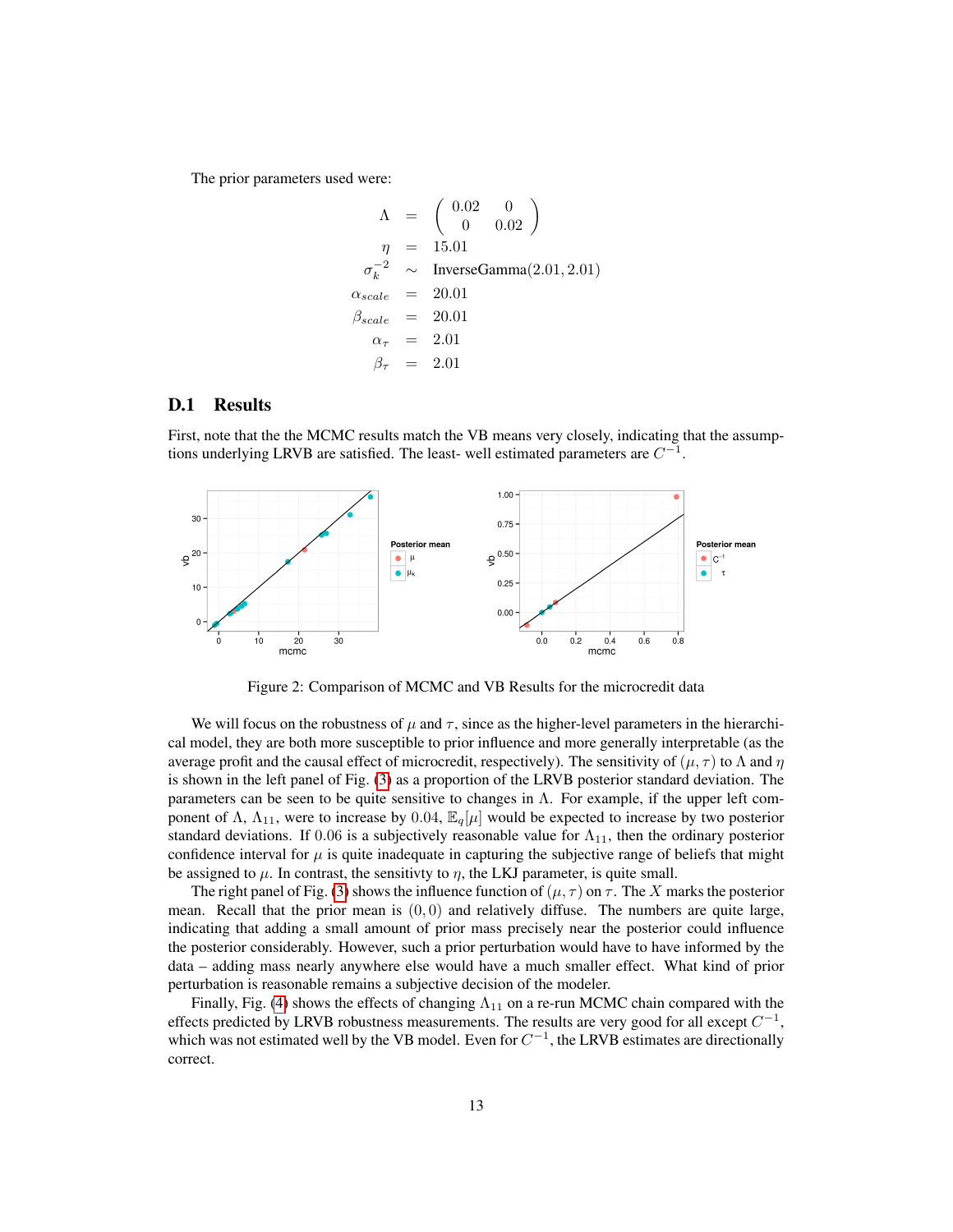<span id="page-13-1"></span>

Figure 3: The sensitivity of  $\mu$  and  $\tau$ 

<span id="page-13-2"></span>

Figure 4: Predicted vs Actual effects of perturbations

## <span id="page-13-0"></span>E LKJ Priors for Covariance Matrices in Mean Field Variational Inference

In this section we briefly derive closed form expressions for using an LKJ prior with a Wishart variational approximation.

We want to estimate a multivariate normal covariance matrix with flexible priors. For simplicity, let us study in isolation the model:

$$
\log p(y|\Lambda) = -\frac{1}{2}y^T \Lambda y + \frac{1}{2}\log \Lambda
$$
  
\n
$$
\Lambda = \Sigma^{-1}
$$
  
\n
$$
\Sigma =: SRS
$$
  
\n
$$
S_k := \sqrt{diag(\Sigma)_k}
$$
  
\n
$$
\log p(S) = \sum_{k=1}^K \log p(S_k)
$$
  
\n
$$
\log p(R) = \log (C|R|^{n-1})
$$
  
\n
$$
= (\eta - 1)\log |R| + C
$$
  
\n
$$
= (LKJ prior)
$$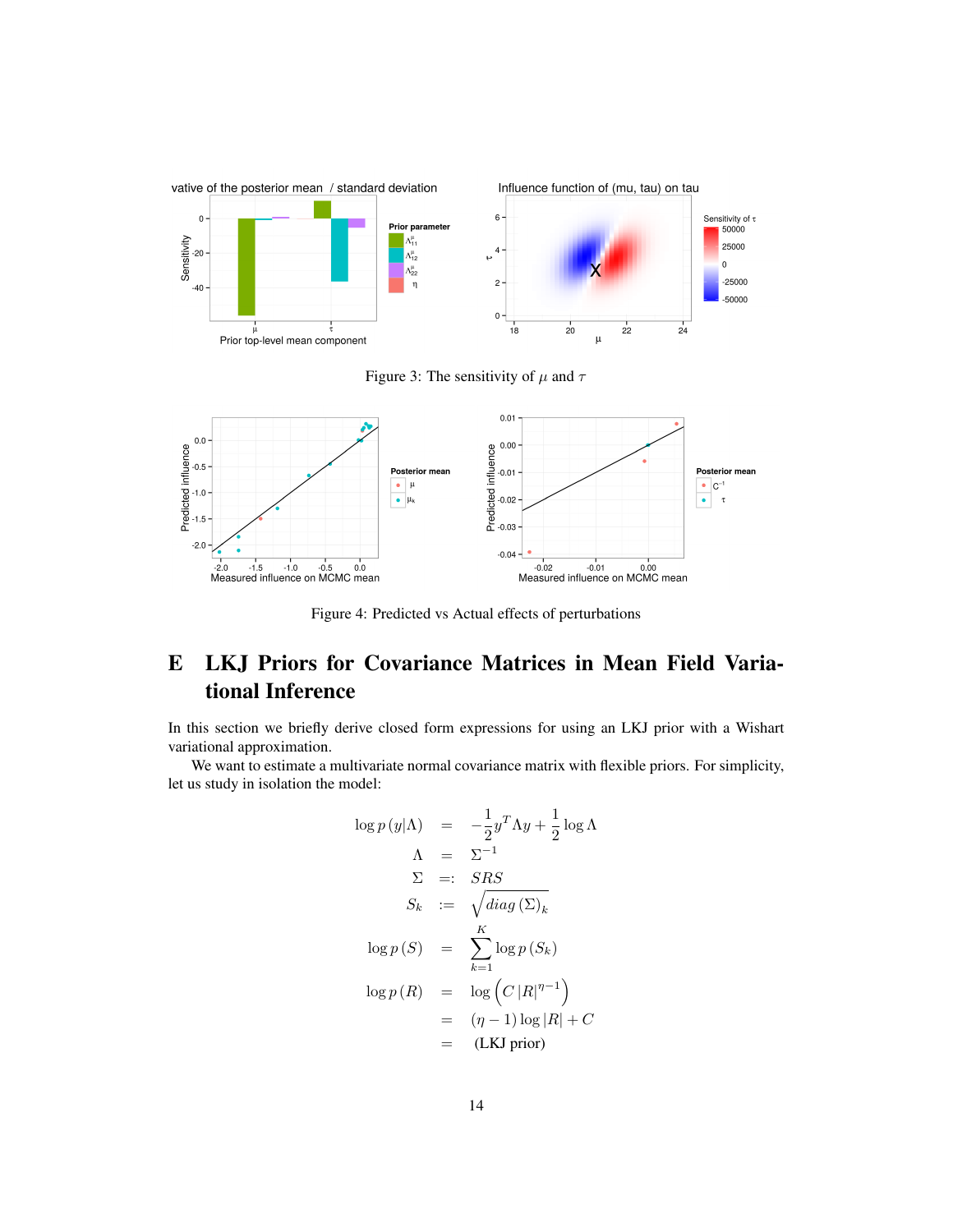Let us use a Wishart variational distribution for  $\Lambda$ :

$$
q(\Lambda) = \text{Wishart}(V, n)
$$
  
\n
$$
E_q[\Lambda] = nV
$$
  
\n
$$
E_q[\log|\Lambda|] = \psi_p\left(\frac{n}{2}\right) + \log|V| + K \log 2
$$
  
\n
$$
\psi_p(n) = \sum_{i=1}^p \psi\left(\frac{2n+1-i}{2}\right)
$$

Then Σ has an inverse Wishart distribution:

$$
E_q[\Sigma] = \frac{V^{-1}}{n - K - 1}
$$
  
\n
$$
\Sigma_{kk} \sim \text{InverseWishart}((V^{-1})_{kk}, n - K + 1)
$$
  
\n
$$
E_q[\Sigma_{kk}] = \frac{(V^{-1})_{kk}}{n - K + 1 - 2} = \frac{(V^{-1})_{kk}}{n - K - 1}
$$
  
\n
$$
\log p(\Sigma_{kk}) = -\left(\frac{(n - K + 1) + 1 + 1}{2}\right) \log \Sigma_{kk} - \frac{1}{2} \frac{(V^{-1})_{kk}}{\Sigma_{kk}} + C
$$
  
\n
$$
= \left(-\frac{n - K + 1}{2} - 1\right) \log \Sigma_{kk} - \frac{\frac{1}{2}(V^{-1})_{kk}}{\Sigma_{kk}} + C
$$
  
\n
$$
= \log \left(\text{InvGamma}\left(\frac{n - K + 1}{2}, \frac{1}{2}(V^{-1})_{kk}\right)\right) \Rightarrow
$$
  
\n
$$
E_q[\log \Sigma_{kk}] = \log \left(\frac{1}{2}(V^{-1})_{kk}\right) - \psi \left(\frac{n - K + 1}{2}\right)
$$

We'll also need the expectation of the square root of an inverse gamma distributed variable.

$$
p(x) = \frac{\beta^{\alpha}}{\Gamma(\alpha)} x^{-\alpha - 1} \exp\left(\frac{-\beta}{x}\right)
$$
  
\n
$$
E\left[x^{\frac{1}{2}}\right] = \int \frac{\beta^{\alpha}}{\Gamma(\alpha)} x^{-\alpha - 1 + \frac{1}{2}} \exp\left(\frac{-\beta}{x}\right) dx
$$
  
\n
$$
= \int \frac{\beta^{\alpha}}{\Gamma(\alpha)} \frac{\beta^{\alpha - \frac{1}{2}}}{\Gamma(\alpha - \frac{1}{2})} \frac{\Gamma(\alpha - \frac{1}{2})}{\beta^{\alpha - \frac{1}{2}}} x^{-(\alpha - \frac{1}{2}) - 1} \exp\left(\frac{-\beta}{x}\right) dx
$$
  
\n
$$
= \frac{\beta^{\alpha}}{\Gamma(\alpha)} \frac{\Gamma(\alpha - \frac{1}{2})}{\beta^{\alpha - \frac{1}{2}}}
$$
  
\n
$$
= \beta^{\frac{1}{2}} \frac{\Gamma(\alpha - \frac{1}{2})}{\Gamma(\alpha)}
$$

Thus

$$
E_q\left[\sqrt{\Sigma_{kk}}\right] = E_q\left[S_k\right] = \sqrt{\frac{1}{2}\left(V^{-1}\right)_{kk}} \frac{\Gamma\left(\frac{n-K}{2}\right)}{\Gamma\left(\frac{n-K+1}{2}\right)}
$$

This means we have a closed form expectation of the LKJ prior. For the scale parameters, we